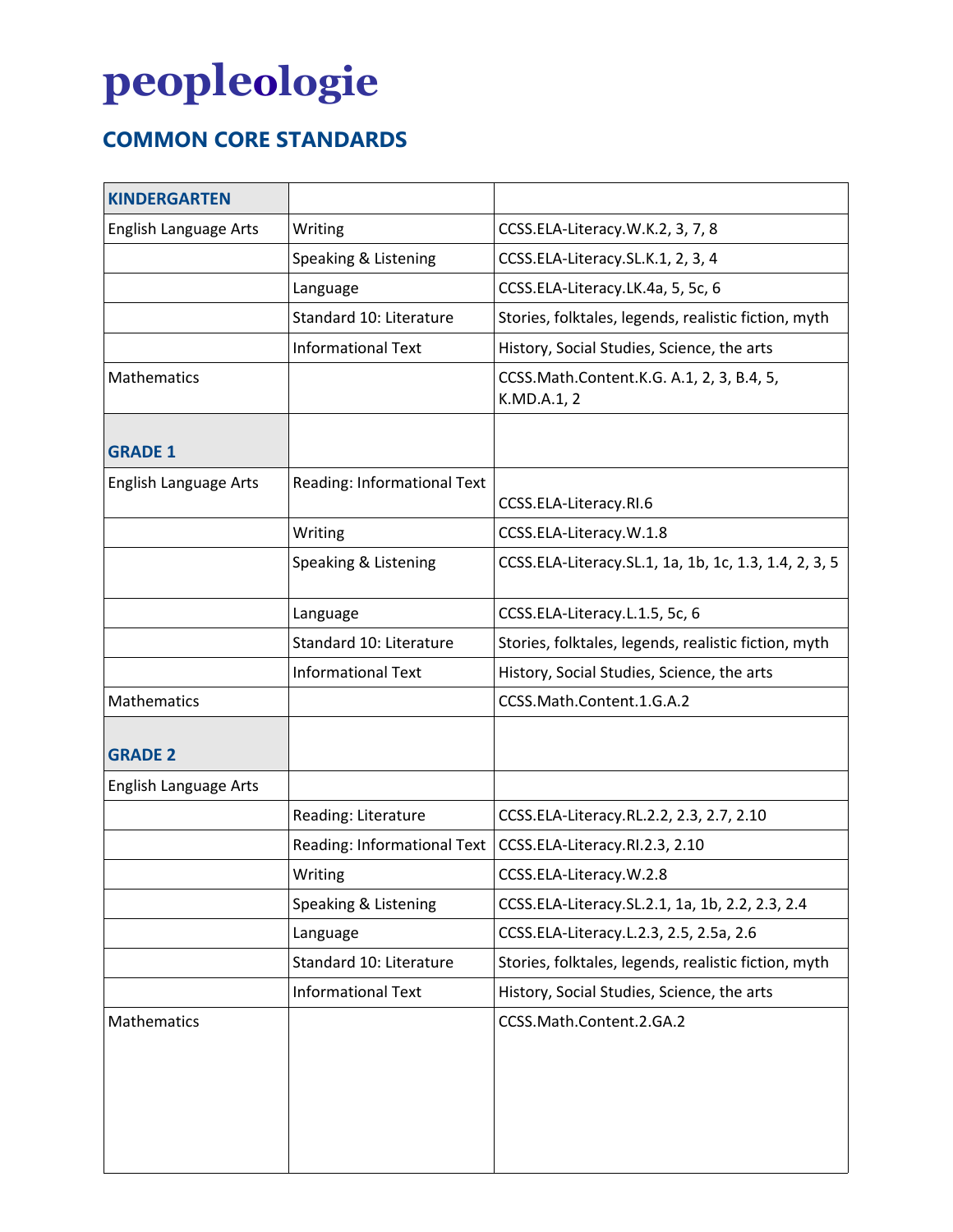| <b>GRADE 3</b>               |                             |                                                               |
|------------------------------|-----------------------------|---------------------------------------------------------------|
| <b>English Language Arts</b> |                             |                                                               |
|                              | Reading: Literature         | CCSS.ELA-Literacy.RL.3.2, 3.4                                 |
|                              | Reading: Informational Text | CCSS.ELA-Literacy.RI.3.3, 3.7, 3.10                           |
|                              | Writing                     | CCSS.ELA-Literacy.W.3.7, 3.8                                  |
|                              | Speaking & Listening        | CCSS.ELA-Literacy.SL.3.1, 3.1a, 3.1b, 3.1c, 3.1d,<br>3.3, 3.4 |
|                              | Language                    | CCSS.ELA-Literacy.L.3.3, 3.5b                                 |
|                              | Standard 10: Literature     | Stories, folktales, legends, realistic fiction, myth          |
|                              | <b>Informational Text</b>   | History, Social Studies, Science, the arts                    |
| Mathematics                  |                             | CCSS.Math.Content.3.NF.A.1, MD.C.7d, 8,<br>3.G.A.1, 2         |
| <b>GRADE 4</b>               |                             |                                                               |
| English Language Arts        | Reading: Literature         | CCSS.ELA-Literacy.RL.4.9                                      |
|                              | Reading: Informational Text | CCSS.ELA-Literacy.RI.4.3, 4.5, 4.7                            |
|                              | Writing                     | CCSS.ELA-Literacy.W.4.8                                       |
|                              | Speaking & Listening        | CCSS.ELA-Literacy.SL.4.1, 4.1a, 4.1b, 4.1c, 4.1d,<br>4.4, 4.2 |
|                              | Language                    | CCSS.ELA-Literacy.L.4.3                                       |
|                              | Standard 10: Literature     | Stories, folktales, legends, realistic fiction, myth          |
|                              | <b>Informational Text</b>   | History, Social Studies, Science, the arts                    |
| Mathematics                  |                             | CCSS.Math.Content.4.NF.B.3a, 3d, 4.MD.A.3,<br>4.G.A.2, 3      |
| <b>GRADE 5</b>               |                             |                                                               |
| English Language Arts        | Reading: Literature         | CCSS.ELA-Literacy.RL.5.7, 5.9                                 |
|                              | Reading: Informational Text | CCSS.ELA-Literacy.RI.5.3, 5.7                                 |
|                              | Writing                     | CCSS.ELA-Literacy.W.5.7, 5.8                                  |
|                              | Speaking & Listening        | CCSS.ELA-Literacy.SL.5.1, 5.1a, 1b, 1c, 1d, 5.2,<br>5.3, 5.5  |
|                              | Language                    | CCSS.ELA-Literacy.L.5.3                                       |
|                              | Standard 10: Literature     | Stories, folktales, legends, realistic fiction, myth          |
|                              | <b>Informational Text</b>   | History, Social Studies, Science, the arts                    |
| Mathematics                  |                             | CCSS.Math.Content.5.NF.B.6, MD.C.5, 5c                        |
| <b>GRADE 6</b>               |                             |                                                               |
| English Language Arts        | Reading: Literature         | CCSS.ELA-Literacy.RL.6.7, 6.9                                 |
|                              | Reading: Informational Text | CCSS.ELA-Literacy.RI.6.4, 6.7                                 |
|                              | Writing                     | CCSS.ELA-Literacy.W.6.7, 6.9, 6.9a                            |
|                              | Speaking & Listening        | CCSS.ELA-Literacy.SL.6.1, 6.1a, b, c, d, 6.2                  |
|                              | Language                    | CCSS.ELA-Literacy.L.6.3                                       |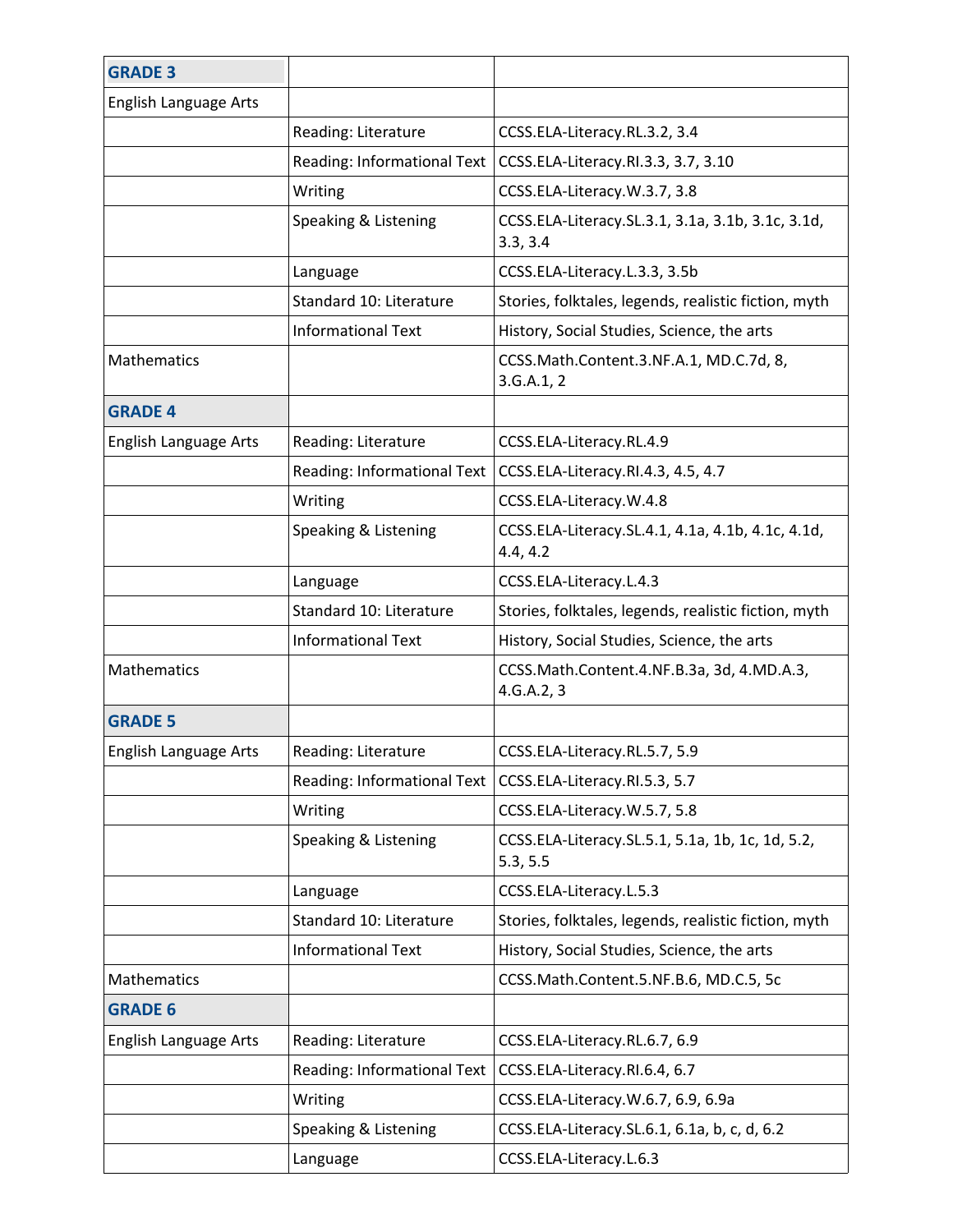|                              | Standard 10: Literature       | Stories, folktales, legends, realistic fiction, myth,<br>allegories                    |
|------------------------------|-------------------------------|----------------------------------------------------------------------------------------|
|                              | <b>Informational Text</b>     | Essays about art, biographies, memoirs,<br>historical, scientific, technical, accounts |
|                              | <b>History/Social Studies</b> | CCSS.ELA-Literacy.RH.6-8.2, 3, 4, 7                                                    |
|                              | Science, Technical Subjects   | CCSS.ELA-Literacy.RST.6-8.3, 4, 9                                                      |
| Mathematics                  |                               | CCSS.Math.Content.6.RP.A.3, EE.B.5, G.A.1                                              |
| <b>GRADE 7</b>               |                               |                                                                                        |
| English Language Arts        | Reading: Literature           | CCSS.ELA-Literacy.RL.7.9                                                               |
|                              | Reading: Informational Text   | CCSS.ELA-Literacy.RI.7.4, 7.7                                                          |
|                              | Writing                       | CCSS.ELA-Literacy.W.7.7, 7.8, 7.9, b                                                   |
|                              | Speaking & Listening          | CCSS.ELA-Literacy.SL.7.1, 7.1a, b, c, 7.2                                              |
|                              | Language                      | CCSS.ELA-Literacy.L.7.3, 7.5                                                           |
|                              | Standard 10: Literature       | Stories, folktales, legends, realistic fiction, myth,<br>allegories                    |
|                              | <b>Informational Text</b>     | Essays about art, biographies, memoirs,<br>historical, scientific, technical, accounts |
|                              | <b>History/Social Studies</b> | CCSS.ELA-Literacy.RH.6-8.2, 3, 4, 7                                                    |
|                              | Science, Technical Subjects   | CCSS.ELA-Literacy.RST.6-8.3, 4, 8, 9, 10                                               |
| Mathematics                  |                               | CCSS.Math.Content.6.RP.A.3, EE.B.5, G.A.1                                              |
| <b>GRADE 8</b>               |                               |                                                                                        |
| <b>English Language Arts</b> | Reading: Informational Text   | CCSS.ELA-Literacy.RI.8.4, 8.7                                                          |
|                              | Writing                       | CCSS.ELA-Literacy.W.8.7, 8.8, 8.9b                                                     |
|                              | Speaking & Listening          | CCSS.ELA-Literacy.SL.8.1, a, b, c, d, 8.2                                              |
|                              | Language                      | CCSS.ELA-Literacy.L.8.3                                                                |
|                              | Standard 10: Literature       | Stories, folktales, legends, realistic fiction, myth,<br>allegories                    |
|                              | <b>Informational Text</b>     | Essays about art, biographies, memoirs,<br>historical, scientific, technical, accounts |
|                              | <b>History/Social Studies</b> | CCSS.ELA-Literacy.RH.6-8.2, 3, 4, 7                                                    |
|                              | Science, Technical Subjects   | CCSS.ELA-Literacy.RST.6-8.3, 4                                                         |

| <b>GRADE 9-10</b>     |                      |                                                                 |
|-----------------------|----------------------|-----------------------------------------------------------------|
| English Language Arts | Reading: Literature  | CCSS.ELA-Literacy.RL.9-10.6                                     |
|                       |                      | Reading: Informational Text   CCSS.ELA-Literacy.RI.9-10.4, 7, 9 |
|                       | Writing              | CCSS.ELA-Literacy.W.9-10.7, 8                                   |
|                       | Speaking & Listening | CCSS.ELA-Literacy.SL.9-10.1, 1a, c, d, 9-10.2                   |